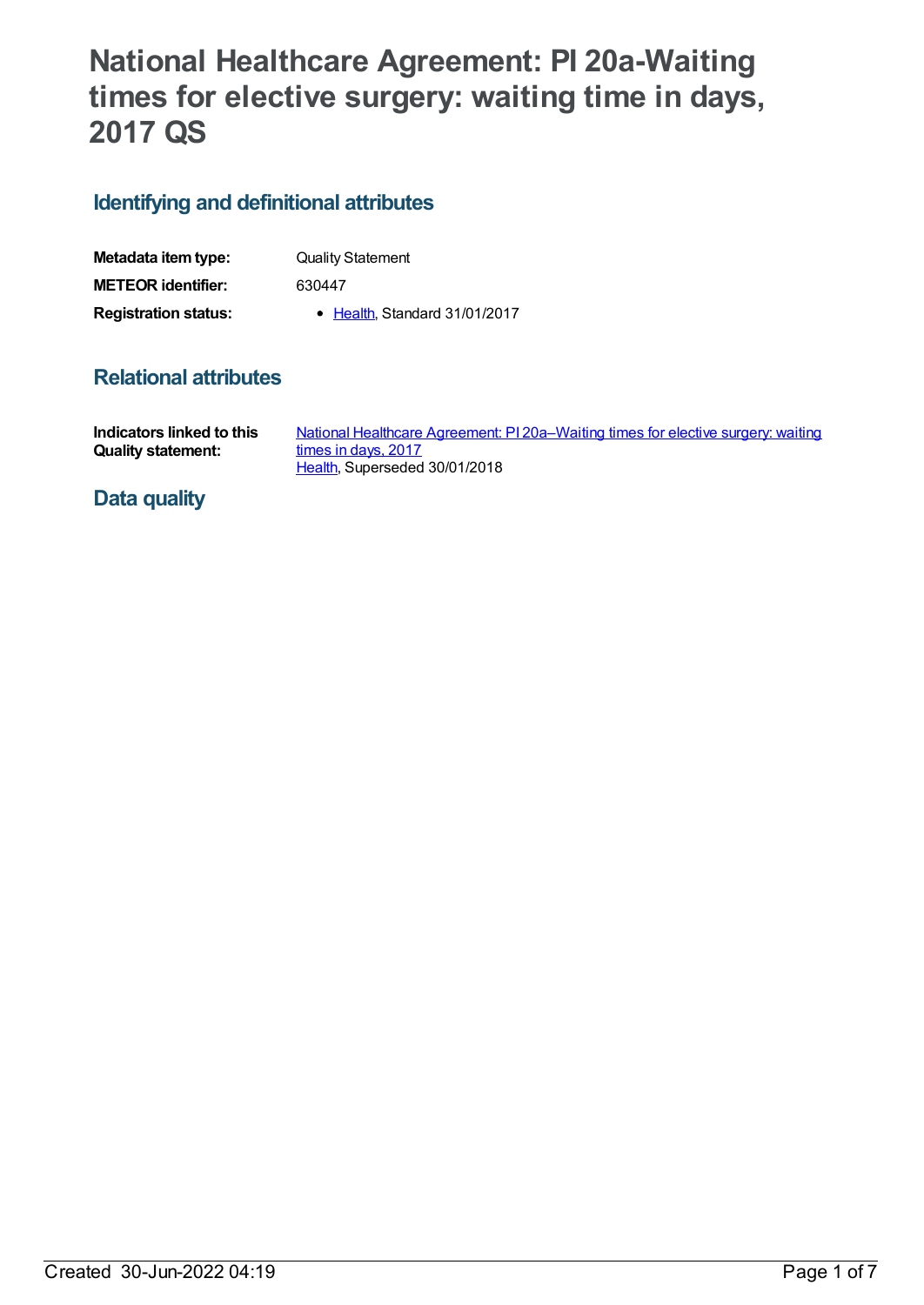- The National Elective Surgery Waiting Times Data Collection (NESWTDC) contains records for patients removed from waiting lists for elective surgery (as either an elective or emergency case) which are managed by public acute hospitals.
- For 2014–15, coverage of the NESWTDC was about 92% of elective surgery in Australian public hospitals. For 2015–16, the preliminary estimate of the proportion of public elective surgery that was also reported to the NESWTDC is 92% (excluding data for the Australian Capital Territory).
- The National Hospital Morbidity Database (NHMD) is a comprehensive data set that has records for all separations of admitted patients from essentially all public and private hospitals in Australia.
- For 2014–15 data from the Elective surgery waiting times cluster in the NHMD were used to produce disaggregations by remoteness and socioeconomic status (all jurisdictions) for separations reported for patients admitted from elective surgery waiting lists. Approximately 98% of NESWTDC records for removals for elective surgery were also provided in the Elective surgery waiting times cluster in the NHMD.
- For 2015–16, Australian Capital Territory elective surgery waiting times information was not available at the time of publication.
- There is apparent variation in the assignment of clinical urgency categories, both among and within jurisdictions, for individual surgical specialties and indicator procedures, influencing the overall total. For example, for 2014–15, the proportion of patients admitted from waiting lists who were assigned to Category 3 (treatment clinically recommended within 365 days) was 44% for New South Wales and 18% for [Queensland.](http://www.aihw.gov.au/publication-detail/?id=60129553174) (See Table 4.10 from *Elective surgery waiting times 2014–15: Australian hospital statistics* (AIHW 2015a)).

Table 4.10: Admissions from public hospital elective surgery waiting lists, by clinical urgency category, states and territories, 2014–15 (%)

|                      | <b>NSW</b> | Vic | Qld | <b>WA</b> | SΑ  | Tas | <b>ACT</b> | NΤ  | Total |
|----------------------|------------|-----|-----|-----------|-----|-----|------------|-----|-------|
|                      |            |     |     |           |     |     |            |     |       |
| Category $1 \mid 23$ |            | 30  | 40  | 26        | 26  | 37  | 33         | 37  | 29    |
| Category $2 \mid 33$ |            | 47  | 42  | 35        | 35  | 42  | 42         | 45  | 39    |
| Category 3           | 44         | 23  | 18  | 40        | 39  | 21  | 26         | 19  | 32    |
| Total                | 100        | 100 | 100 | 100       | 100 | 100 | 100        | 100 | 100   |

- Interpretation of waiting times for jurisdictions should take into consideration these differences. For example, a state could report relatively long median waiting times in association with a relatively high proportion of patients assessed by clinicians in the state as being in Category 3. Conversely, a state in which a relatively high proportion of patients are assessed by clinicians as being in Category 1 or 2 (treatment clinically recommended within 30 days and 90 days, respectively) could have relatively short median waiting times.
- Analyses for remoteness and socioeconomic status are based on the reported area of usual residence of the patient, regardless of the jurisdiction of the hospital. This is relevant if significant numbers of one jurisdiction's residents are treated in another jurisdiction.
- Interpretation of waiting times for jurisdictions should take into consideration cross-border flows, particularly for the Australian Capital Territory.
- Remoteness data for 2011–12 and previous years are not directly comparable to remoteness data for 2012–13 and subsequent years.
- Socio-Economic Indexes for Areas (SEIFA) data for 2010–11 and previous years are not directly comparable with SEIFA data for 2011–12, and SEIFA data for 2011–12 and previous years are not directly comparable with SEIFA data for 2012–13 and subsequent years.
- The Australian Institute of Health and Welfare (AIHW) has developed a revised peer grouping for analysing and interpreting hospitals statistics and performance information. (See *[Australian](http://www.aihw.gov.au/publication-detail/?id=60129553446) hospital peer groups* (AIHW 2015b)). Peer group data calculated for this indicator for previous reports has been calculated using the previous AIHW peer group classification. Peer group data for this report has been calculated using the current AIHW peer group classification. Data reported using the previous peer group classification is not directly comparable with data reported using the current AIHW peer group classification.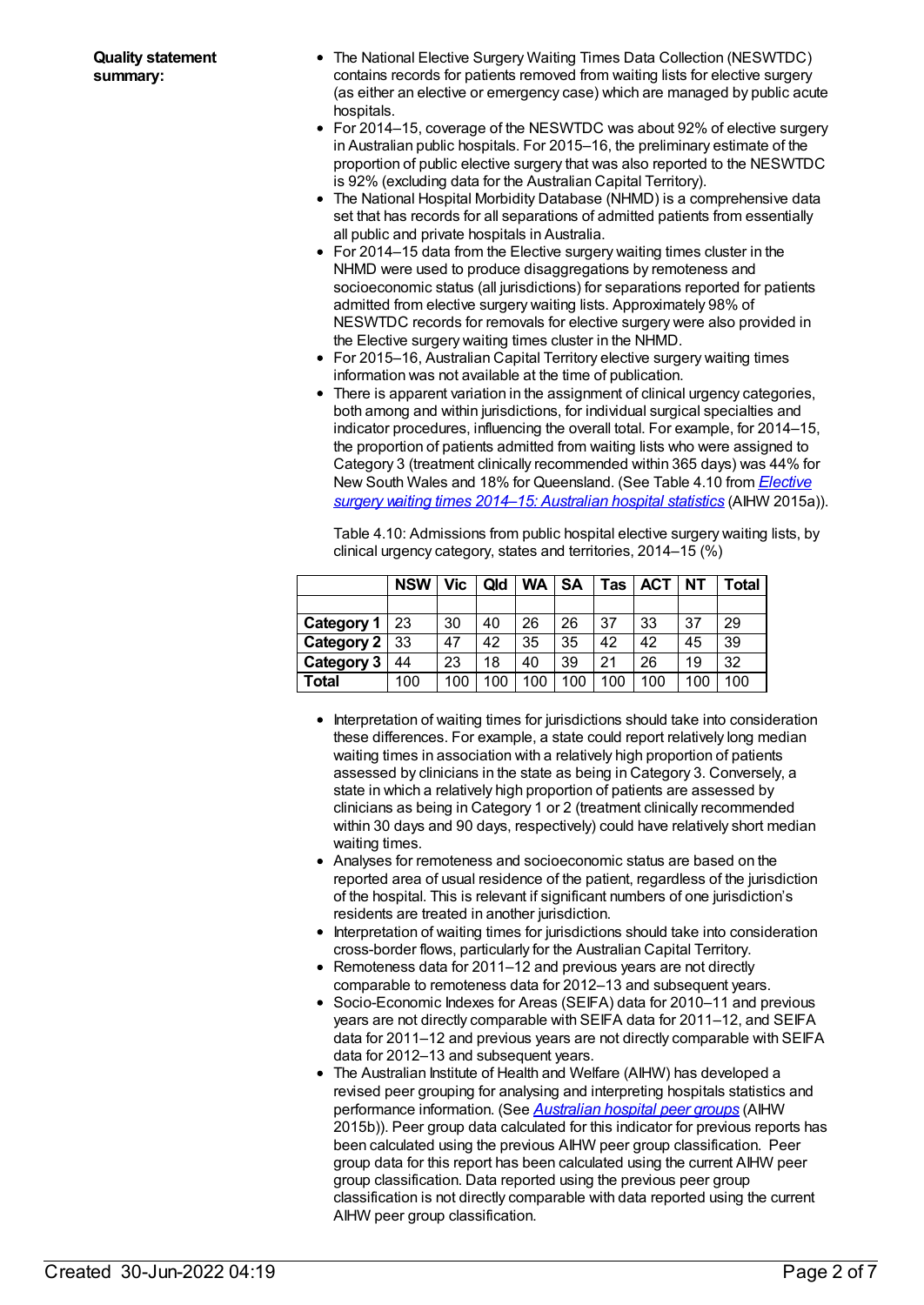**Institutional environment:** The AIHW is a major national agency set up by the Australian Government under the *[Australian](https://www.legislation.gov.au/Series/C2004A03450) Institute of Health and Welfare Act 1987* to provide reliable, regular and relevant information and statistics on Australia's health and welfare. It is an independent corporate Commonwealth entity governed by a management board, and accountable to the Australian Parliament through the Health portfolio.

> The AIHW aims to improve the health and wellbeing of Australians through better health and welfare information and statistics. It collects and reports information on a wide range of topics and issues, ranging from health and welfare expenditure, hospitals, disease and injury, and mental health, to ageing, homelessness, disability and child protection.

The Institute also plays a role in developing and maintaining national metadata standards. This work contributes to improving the quality and consistency of national health and welfare statistics. The Institute works closely with governments and non-government organisations to achieve greater adherence to these standards in administrative data collections to promote national consistency and comparability of data and reporting.

One of the main functions of the AIHW is to work with the states and territories to improve the quality of administrative data and, where possible, to compile national datasets based on data from each jurisdiction, to analyse these datasets and disseminate information and statistics.

The *[Australian](https://www.legislation.gov.au/Series/C2004A03450) Institute of Health and Welfare Act 1987*, in conjunction with compliance to the *[Privacy](http://www.legislation.gov.au/Series/C2004A03712) Act 1988* (Commonwealth), ensures that the data collections managed by the AIHW are kept securely and under the strictest conditions with respect to privacy and confidentiality.

For further information see the AIHW website [www.aihw.gov.au](http://www.aihw.gov.au/).

Data for the NESWTDC were supplied to the AIHW by state and territory health authorities under the terms of the National Health Information Agreement (see the following links):

<http://www.aihw.gov.au/nhissc/>

[/content/index.phtml/itemId/182135](file:///content/182135)

The state and territory health authorities received these data from public hospitals. States and territories use these data for service planning, monitoring and internal and public reporting. Hospitals may be required to provide data to states and territories through a variety of administrative arrangements, contractual requirements or legislation.

**Timeliness:** The reference periods for these data are 2014–15 and 2015–16.

For 2015–16, Australian Capital Territory elective surgery waiting times information was not available at the time of publication.

**Accessibility:** The AIHW provides a variety of products that draw upon the NESWTDC. Published products available on the AIHW website are the *Australian hospital statistics* suite of products with associated Excel tables.

> These products may be accessed on the AIHW website <http://www.aihw.gov.au/hospitals/>.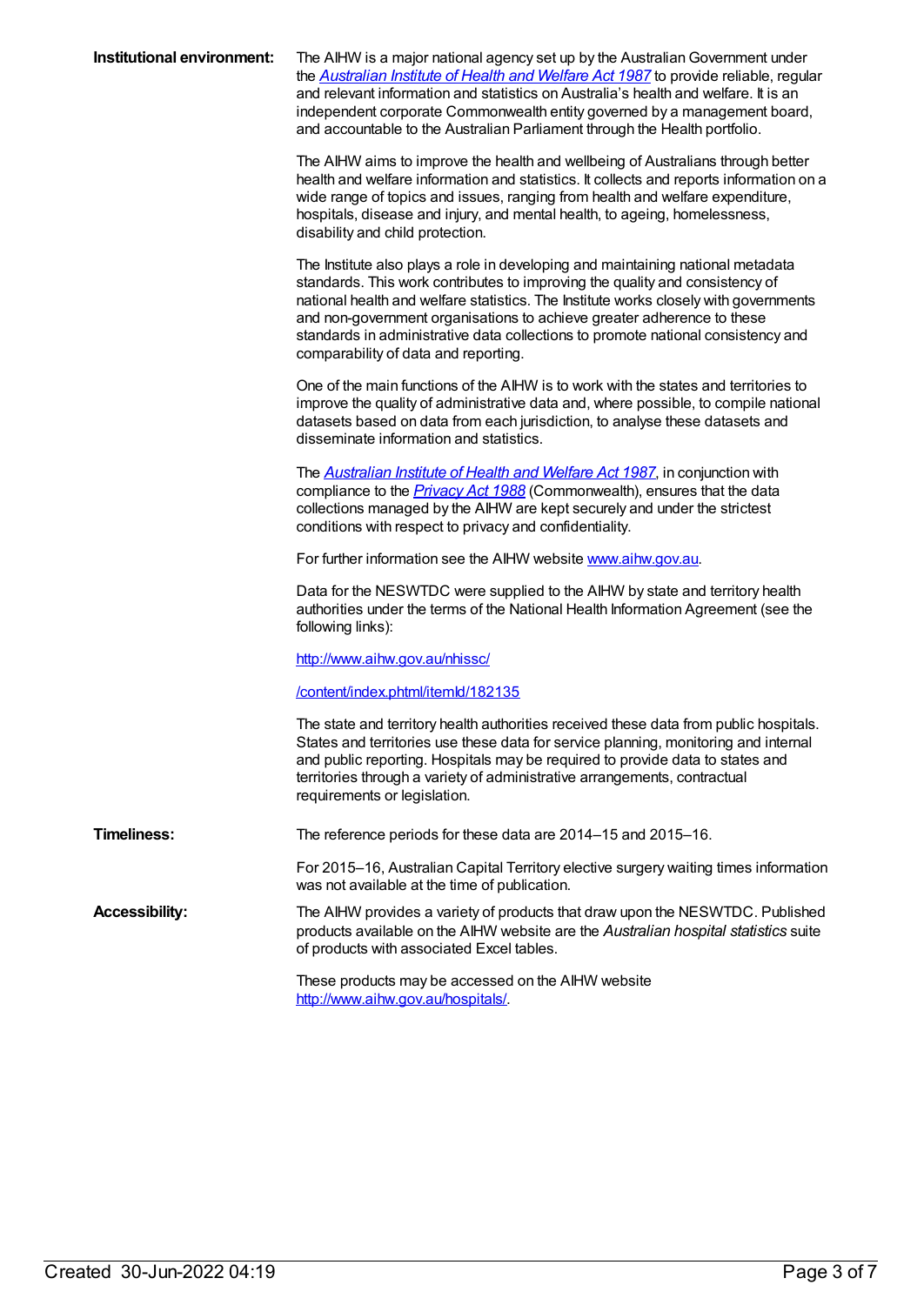| Interpretability: | Metadata information for the Elective Surgery Waiting Times NMDS and the<br>Admitted patient care NMDS is published in the AIHW's online metadata<br>repository, METeOR, and the National health data dictionary.                                                                                                                                                                                                                                                                                                                                                                                                                                                                                         |
|-------------------|-----------------------------------------------------------------------------------------------------------------------------------------------------------------------------------------------------------------------------------------------------------------------------------------------------------------------------------------------------------------------------------------------------------------------------------------------------------------------------------------------------------------------------------------------------------------------------------------------------------------------------------------------------------------------------------------------------------|
|                   | The National health data dictionary can be accessed online at:                                                                                                                                                                                                                                                                                                                                                                                                                                                                                                                                                                                                                                            |
|                   | /content/index.phtml/itemld/268110                                                                                                                                                                                                                                                                                                                                                                                                                                                                                                                                                                                                                                                                        |
|                   | The data quality statement for the 2014–15 NESWTDC can be accessed on the<br>AIHW website at:                                                                                                                                                                                                                                                                                                                                                                                                                                                                                                                                                                                                             |
|                   | /content/index.phtml/itemld/620766                                                                                                                                                                                                                                                                                                                                                                                                                                                                                                                                                                                                                                                                        |
|                   | The data quality statement for the 2014–15 NHMD can be accessed on the AIHW<br>website at:                                                                                                                                                                                                                                                                                                                                                                                                                                                                                                                                                                                                                |
|                   | /content/index.phtml/itemld/638202.                                                                                                                                                                                                                                                                                                                                                                                                                                                                                                                                                                                                                                                                       |
| <b>Relevance:</b> | The purpose of the NMDS for Elective surgery waiting times (removals data) is to<br>collect information about patients waiting for elective surgery in public hospitals.<br>The scope of this NMDS is patients removed from waiting lists for elective surgery<br>(as either an elective or emergency case) which are managed by public acute<br>hospitals. This includes private patients treated in public hospitals and may include<br>public patients treated in private hospitals.                                                                                                                                                                                                                   |
|                   | The purpose of the NMDS for Admitted patient care is to collect information about<br>care provided to admitted patients in Australian hospitals. The scope of the NMDS<br>is episodes of care for admitted patients in essentially all hospitals in Australia,<br>including public and private acute and psychiatric hospitals, free-standing day<br>hospital facilities, alcohol and drug treatment hospitals and dental hospitals.<br>Hospitals operated by the Australian Defence Force, corrections authorities and in<br>Australia's off-shore territories are not included. Hospitals specialising in dental,<br>ophthalmic aids and other specialised acute medical or surgical care are included. |
|                   | Analyses by remoteness and socioeconomic status are based on the Statistical<br>Area Level 2 (SA2) of usual residence of the patient.                                                                                                                                                                                                                                                                                                                                                                                                                                                                                                                                                                     |
|                   | The SEIFA categories for socioeconomic status represent approximately the same<br>proportion of the national population, but do not necessarily represent that<br>proportion of the population in each state or territory (each SEIFA decile or quintile<br>represents 10% and 20% respectively of the national population). The SEIFA<br>scores for each SA2 are derived from 2011 Census data and represent the<br>attributes of the population in that SA2 in 2011.                                                                                                                                                                                                                                    |
|                   | Separations are reported by jurisdiction of hospitalisation, regardless of the<br>jurisdiction of usual residence. Hence, data represent the waiting time for patients<br>living in each remoteness area or SEIFA population group (regardless of their<br>jurisdiction of residence) for the reporting jurisdiction. This is relevant if significant<br>numbers of one jurisdiction's residents are treated in another jurisdiction.                                                                                                                                                                                                                                                                     |
|                   | Other Australians includes separations for non-Indigenous people and those for<br>whom Indigenous status was not stated.                                                                                                                                                                                                                                                                                                                                                                                                                                                                                                                                                                                  |
| <b>Accuracy:</b>  | For 2015-16:                                                                                                                                                                                                                                                                                                                                                                                                                                                                                                                                                                                                                                                                                              |
|                   | • the Australian Capital Territory elective surgery waiting times information was<br>not available at the time of publication.<br>• coverage of the NESWTDC was 94% nationally (excluding data for the<br>Australian Capital Territory), and 100% in all states and territories except<br>Victoria, where it was 80% and South Australia, where it was 96%.                                                                                                                                                                                                                                                                                                                                               |
|                   | For 2014-15:                                                                                                                                                                                                                                                                                                                                                                                                                                                                                                                                                                                                                                                                                              |
|                   | • coverage of the NESWTDC was 92% nationally, and 97% or more in all<br>states and territories except Victoria, where it was 77% and Queensland,<br>where it was 92%.<br>almost all public hospitals provided data for the NHMD in 2014–15, with the<br>exception of all separations for a mothercraft hospital in the Australian Capital<br>Territory. Approximately 98% of NESWTDC records for removals for elective<br>surgery were also provided in the Elective surgery waiting times cluster in the                                                                                                                                                                                                 |
|                   |                                                                                                                                                                                                                                                                                                                                                                                                                                                                                                                                                                                                                                                                                                           |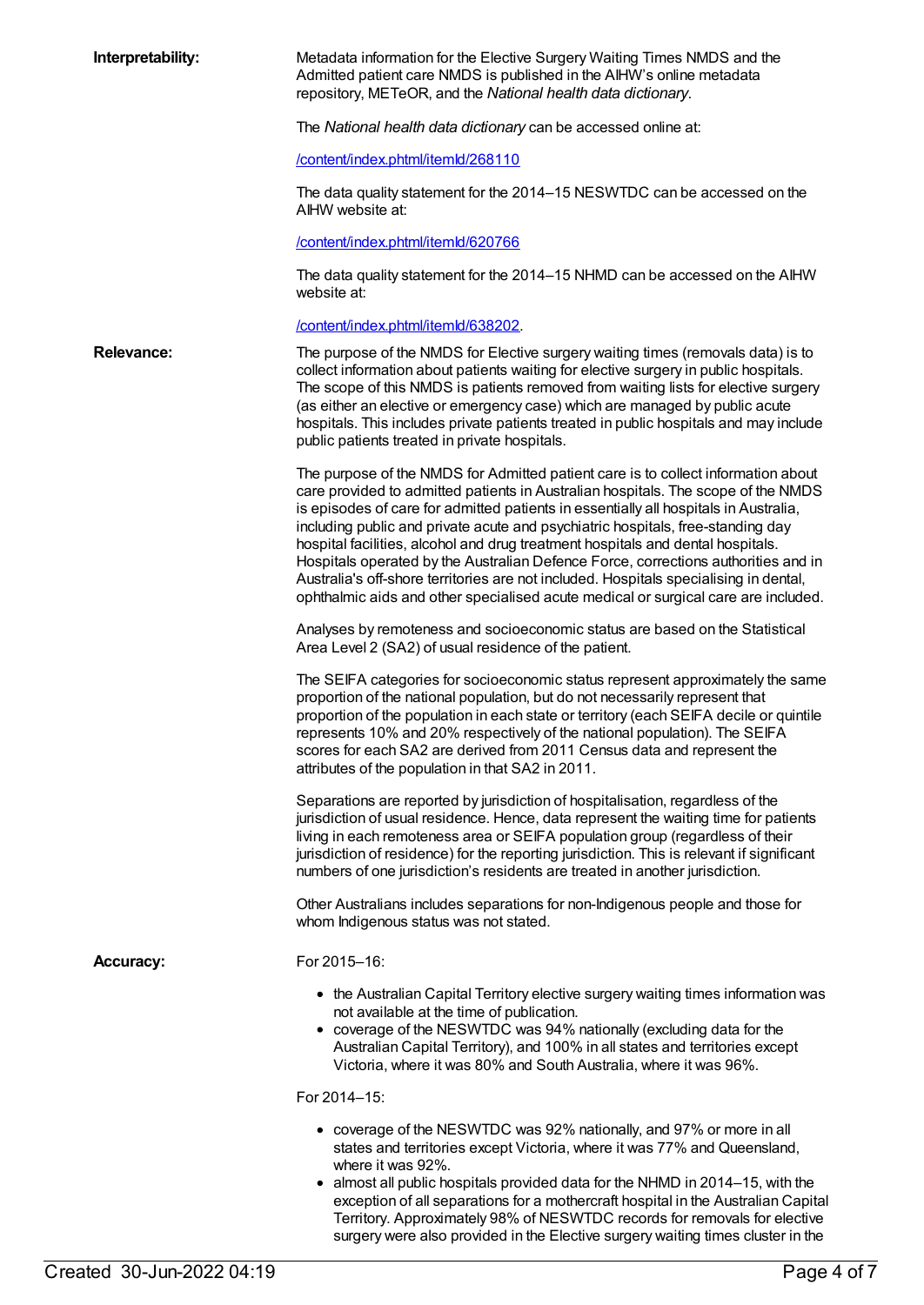NHMD.

• there is apparent variation in the assignment of clinical urgency categories, both among and within jurisdictions, and for individual surgical specialties and indicator procedures, as well as overall. Interpretation of waiting times for jurisdictions should take into consideration these differences.

For example, for 2014–15, the proportion of patients admitted from waiting lists who were assigned to Category 3 treatment clinically recommended within 365 days) was 44% for New South Wales and 18% for Queensland. See Table 4.10 from *Elective surgery waiting times 2014–15: Australian hospital statistics (*AIHW 2015a).

Table 4.10: Admissions from public hospital elective surgery waiting lists, by clinical urgency category, states and territories, 2014–15 (%)

|                   | <b>NSW</b> | Vic . | Qld | <b>WA</b> | SΑ  | Tas | <b>ACT</b> | <b>NT</b> | Total |
|-------------------|------------|-------|-----|-----------|-----|-----|------------|-----------|-------|
|                   |            |       |     |           |     |     |            |           |       |
| Category 1        | 23         | 30    | 40  | 26        | 26  | 37  | 33         | 37        | 29    |
| Category $2 \mid$ | 33         | 47    | 42  | 35        | 35  | 42  | 42         | 45        | 39    |
| Category 3        | 44         | 23    | 18  | 40        | 39  | 21  | 26         | 19        | 32    |
| Total             | 100        | 100   | 100 | 100       | 100 | 100 | 100        | 100       | 100   |

- The Indigenous status data were sourced from the NHMD in 2014–15 for all jurisdictions.
- For 2009–10, the data for Albury Base Hospital (previously reported in New South Wales hospital statistics) were reported by the Victorian Department of Health as part of the Albury Wodonga Health Service. From 2010–11, elective surgery waiting times data for Albury Base Hospital have not been available.
- From 2011–12, South Australia and Western Australia provided elective surgery waiting times data for a large number of smaller hospitals (32 and 22 respectively) that were not included in the data for previous years.
- For 2014–15, Queensland was not able to provide data for 2 hospitals (that reported about 7,000 admissions from elective surgery waiting lists in 2013– 14) and 5 months of data for a third hospital (that reported about 3,700 admissions in 2013–14). In 2011–12, Queensland was not able to provide data for the same 3 hospitals and these hospitals reported data for only 3 of the 4 quarterly periods in 2012–13.
- The increase in admissions for the Northern Territory between 2010–11 and 2011–12 was, in part, due to the inclusion of certain surgical procedures from 2011–12 that had previously been incorrectly excluded from the NESWTDC by the Northern Territory.

Interpretation of waiting times for jurisdictions should take into consideration crossborder flows, particularly for the Australian Capital Territory.

States and territories are primarily responsible for the quality of the data they provide. However, the AIHW undertakes extensive validations on data. Data are checked for valid values, logical consistency and historical consistency. Where possible, data in individual datasets are checked against data from other datasets. Potential errors are queried with jurisdictions, and corrections and resubmissions may be made in response to these queries. The AIHW does not adjust data to account for possible data errors or missing or incorrect values.

Cells have been suppressed to protect confidentiality where the presentation could identify a patient or a service provider or where rates are likely to be highly volatile, for example, where the denominator is very small. The following rules were applied:

- cells based on fewer than 100 elective surgery admissions were suppressed.
- cells based on data from one public hospital only were suppressed.

**Coherence:** Caution should be exercised when comparing waiting times data between jurisdictions due to differences in the assignment of clinical urgency categories.See *Elective surgery waiting times 2014–15: Australian hospital statistics* (AIHW 2015a).

> The AIHW has developed a revised peer grouping for analysing and interpreting hospitals statistics and performance information. (See <http://www.aihw.gov.au/publication-detail/?id=60129553446>). Peer group data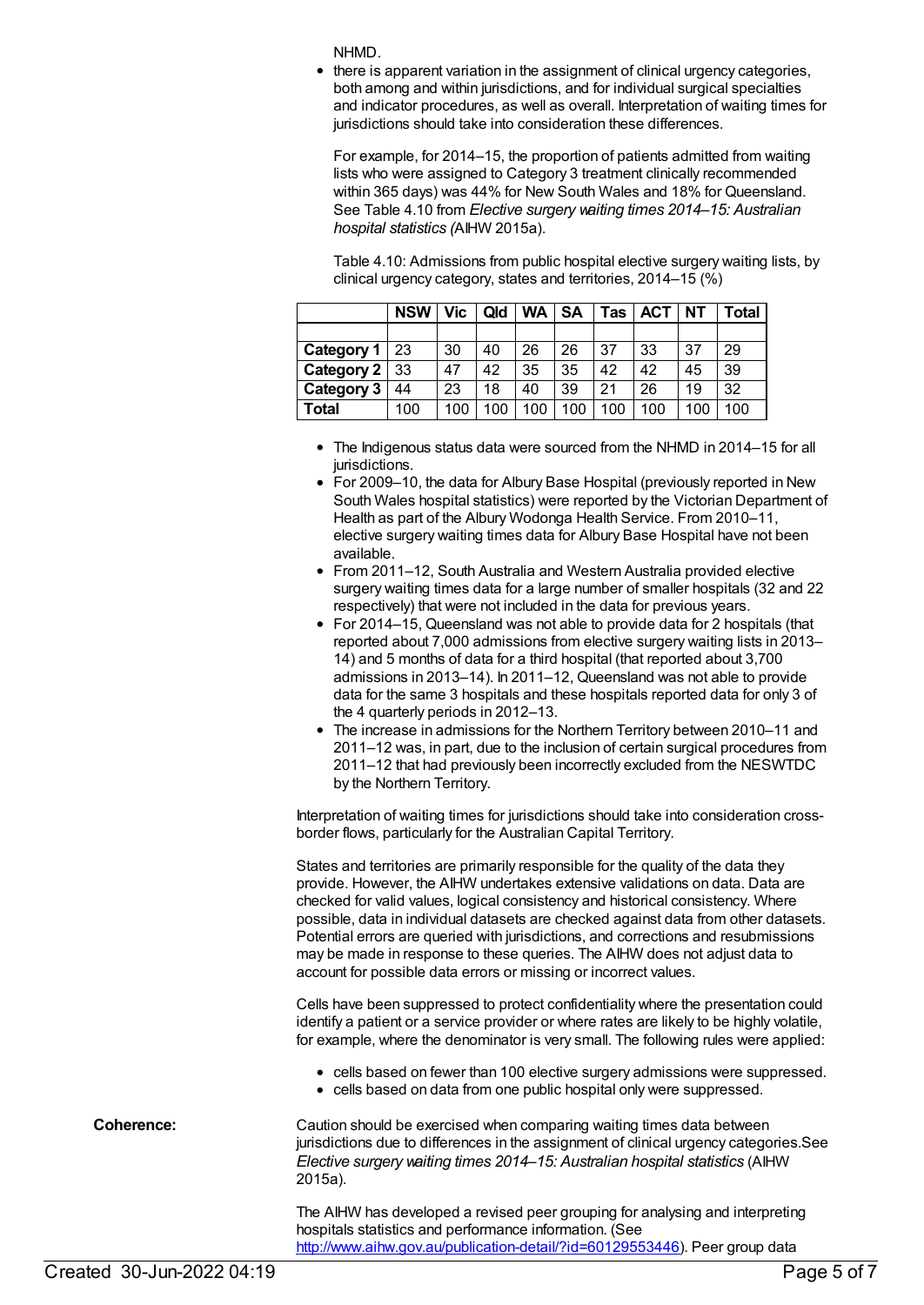calculated for this indicator for previous reports has been calculated using the previous AIHW peer group classification. Peer group data for this report has been calculated using the current AIHW peer group classification. Data reported using the previous peer group classification is not comparable with data reported using the current AIHW peer group classification. Data based on the current AIHW peer group classification has been backcast to 2011–12 for this report.

The data can be meaningfully compared across reference periods, except for the Indigenous disaggregation.

Methodological variations also exist in the application of SEIFA to various data sets and performance indicators. Any comparisons of the SEIFA analysis for this indicator with other related SEIFA analysis should be undertaken with careful consideration of the methods used, in particular the SEIFA Census year, the SEIFA index used and the approach taken to derive quintiles and deciles.

Caution should be exercised when interpreting the 2015–16 data as revisions to the 2015–16 elective surgery waiting times data could be included in the jurisdictional provision of elective surgery waiting times cluster data for the NHMD.

Analyses presented in *Australian hospital statistics* reports and previous *National Healthcare Agreement performance reports* may also differ slightly depending on whether the NESWTDC or linked NESWTDC/NHMD was used.

When comparing data over time, analyses based on data that has been linked to the NHMD or provided in the elective surgery waiting times cluster data for the NHMD should not be compared with analyses based on data sourced from the NESWTDC.

National-level data disaggregated by Indigenous status for 2007–08 included data from New South Wales, Queensland, Western Australia, South Australia and the Northern Territory. National-level data disaggregated by Indigenous status for 2008–09, 2009–10 and 2010–11 included data from New South Wales, Victoria, Queensland, Western Australia, South Australia and the Northern Territory. National-level data disaggregated by Indigenous status for 2011–12 and subsequent years includes data from all 8 states and territories. Therefore, data disaggregated by Indigenous status from 2007–08 are not comparable to 2008– 09, 2009–10 and 2010–11, and data for 2011–12 and subsequent years are not comparable with data for 2010–11 and prior years.

In 2011, the ABS updated the standard geography used in Australia for most data collections from the Australian Standard Geographical Classification to the Australian Statistical Geography Standard . Also updated at this time were remoteness areas and SEIFA, based on the 2011 ABS Census of Population and Housing. The new remoteness areas is referred to as RA 2011, and the previous remoteness areas as RA 2006. The new SEIFA is referred to as SEIFA 2011, and the previous SEIFA as SEIFA 2006.

Data for 2007–08 through to 2011–12 reported by remoteness are reported for remoteness area (RA) 2006. Data for 2012–13, 2013–14 and 2015–16 are reported for RA 2011. The AIHW considers the change from RA 2006 to RA 2011 to be a series break when applied to data supplied for this indicator, therefore remoteness data for 2011–12 and previous years are not directly comparable to remoteness data for 2012–13 and subsequent years.

Data for 2007-08 through to 2010–11 reported for SEIFA quintiles and deciles are reported using SEIFA 2006 at the Statistical Local Area (SLA) level. Data for 2011–12 are reported using SEIFA 2011 at the SLA level and data for 2012–13 are reported using SEIFA 2011 at the SA2 level. The AIHW considers the change from SEIFA 2006 to SEIFA 2011, and the change from SLA to SA2 to be series breaks when applied to data supplied for this indicator. Therefore, SEIFA data for 2010–11 and previous years are not directly comparable with SEIFA data for 2011–12, and SEIFA data for 2011–12 and previous years are not directly comparable with SEIFA data for 2012–13 and subsequent years.

#### **Source and reference attributes**